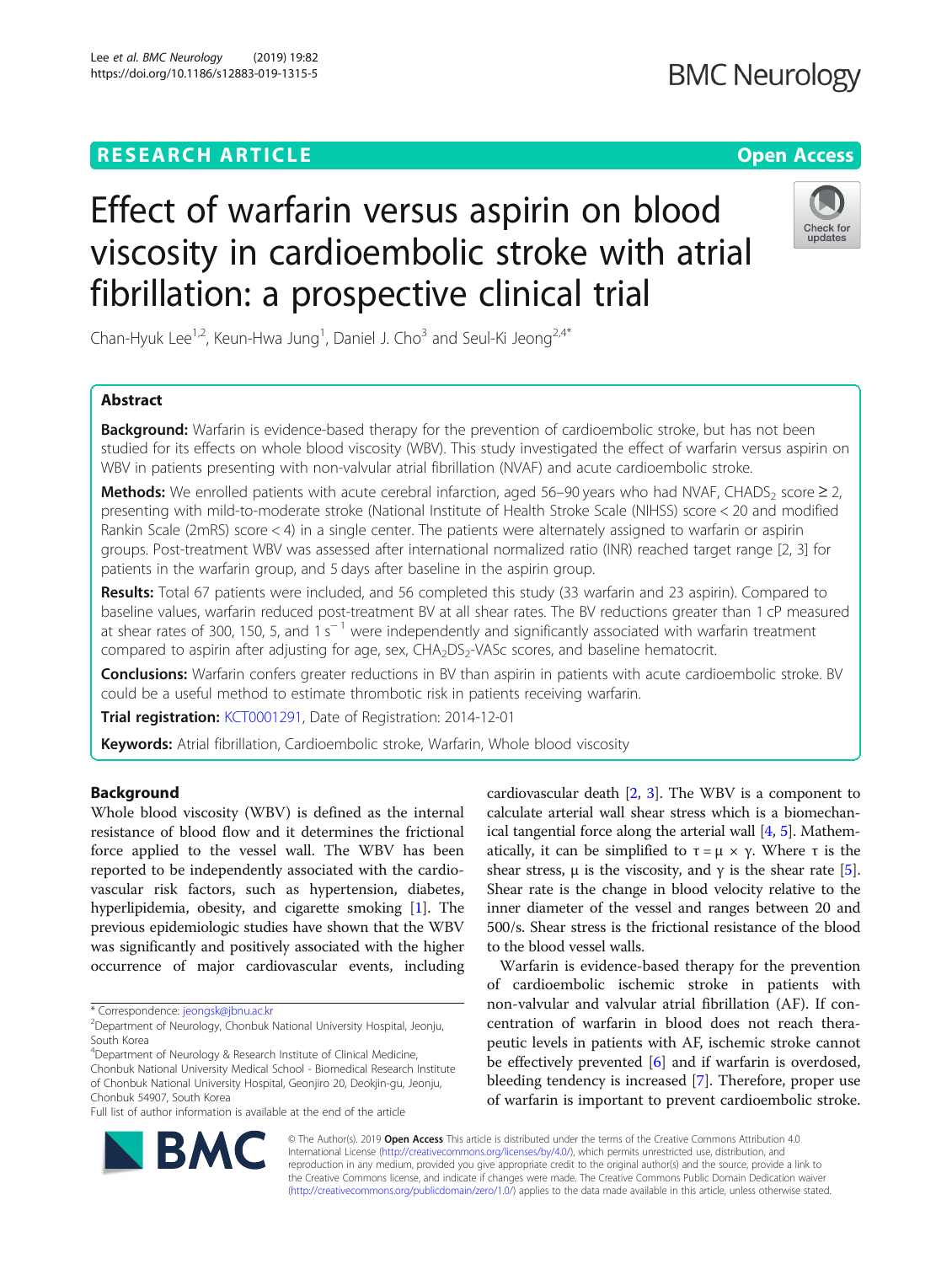International normalized ratio (INR) is widely used as a means of monitoring the effect of warfarin. However, the results may differ for each reagent manufacturer used for the INR measurement, as international sensitivity index (ISI) is required to calculate INR, which demonstrates the variability of the INR value even for the same sample [[8](#page-6-0)–[10](#page-6-0)]. Previous studies have also shown that INR variability is also high in the external quality assurance data. In addition, it has been reported that the laboratory INR and the point-of-care INR were different from each other [[11,](#page-6-0) [12](#page-6-0)].

Considering the pharmaceutical effects of warfarin on blood clotting factors, we assumed that it could affect the levels of the WBV according to the concentration of the drug. No previous study has examined whether the WBV could be changed in the therapeutic ranges of warfarin in patients with atrial fibrillation. Meanwhile, there were studies on the association between aspirin and WBV. There was no statistically significant difference of WBV between the aspirin group and the placebo group in the unadulterated blood sample [\[13](#page-6-0)]. Other studies that measured blood viscosity and red cell deformability in healthy adults did not show any difference between before and after aspirin administration [[14\]](#page-6-0).

For the purpose, this study investigated the effects of warfarin and aspirin on blood viscosity in cardioembolic ischemic stroke patients with non-valvular atrial fibrillation (NVAF).

# Methods

#### Patient population

This is a prospective, alternately assigned, open-label and blinded-endpoint clinical trial. We enrolled patients aged 56–90 years in acute stage of ischemic stroke. Presentation of acute ischemic stroke was defined as high signal intensity in a diffusion weighted image and low signal intensity in an apparent diffusion coefficient simultaneously with brain magnetic resonance image among patients experienced symptoms of stroke within 7 days. Transthoracic echocardiography was performed on patients with AF identified in the electrocardiography, and only patients with non-valvular type were finally enrolled in the study. In addition, according to the Trial of Org 10,172 in Acute Stroke Treatment (TOAST) classification, we further confirmed whether the patient was eligible for cardioembolic stroke.

Among the patients, only individuals with mild-to-moderate stroke (National Institute of Health Stroke Scale (NIHSS) score < 20 and modified Rankin Scale (mRS) score < 4) were selected to exclude patients with severe neurological deterioration. Patients with severe stroke with high NIHSS often have large ischemic stroke [[15](#page-6-0)], and have an increased risk of hemorrhagic transformation.

This increases the possibility of alteration or discontinuation of antithrombotic agents [[16\]](#page-6-0).

In order to select only patients who need anticoagulation, we reaffirmed whether  $CHADS<sub>2</sub>$  score is over 2.  $(CHADS<sub>2</sub> score: C, congestive heart failure; H, hyperten$ sion; A,  $\geq$ 75 years; D, diabetes mellitus; S<sub>2</sub>, prior stroke, transient ischemic attack or thromboembolism).

Patients were excluded if they were pregnant or lactating, previously treated with anticoagulants or steroids, or if they had hemorrhagic stroke, endocarditis, severe mitral stenosis or mechanical heart valve replacement, hematologic, hepatic, renal diseases or malignancy. Additionally, transient atrial fibrillation after surgery, high risk of bleeding, hemoglobin < 7.0 mg/dl, probability of blood transfusion during the trial, platelet > 450,000/μL, platelets < 90,000/uL, uncontrolled diabetes mellitus and hypertension were excluded from the study. Patients were alternately assigned according to the order of enrollment, and the warfarin group was set to open-label study for appropriate INR control. This study was approved by the Institutional Review Board of the Biomedical Research Institute of Chonbuk National University Hospital and registered in Clinical Research Information Service in Korea (CRIS Reg No. KCT0001291). All participants provided written informed consent.

# Laboratory data

Complete blood counts, blood lipid profile, renal function, liver function, HbA1c, urine albumin-to-creatinine ratio, homocysteine, and blood coagulation factors such as prothrombin time (PT), activated partial thromboplastin time (aPTT), and D-dimer were tested using standard methods. In particular, the blood for the INR, PT, and aPTT is contained in a sodium citrate tube, and the plasma is automatically analyzed using an ACL TOP (Werfen, Australia) analyzer.

To measure the WBV, 3–5 mL of whole blood from each patient was collected from peripheral vein and agitated gently in ethylenediaminetetraacetic acid (EDTA) tube. The blood was refrigerated at 4 °C until analysis. The WBV was measured using a computerized scanning capillary viscometer (Hemathix, King of Prussia, PA) which provided the WBV at shear rates of 1 to 1000/s at increments of 0.1/s. The WBV was measured within 36 h of sampling, and the blood was maintained at 37 °C during the analysis.

# Outcome measure and sample volume estimation

The primary outcome measures were changes in WBV at high and low shear rates (300 and 5/s respectively). For the purpose of that, baseline WBV was assessed before treatment. Post-treatment WBV was assessed after reaching the therapeutic range (INR 2–3) for patients in warfarin group. Aspirin group received 300 mg of aspirin on the first day, and 100 mg was given for the next 5 days before blood analysis.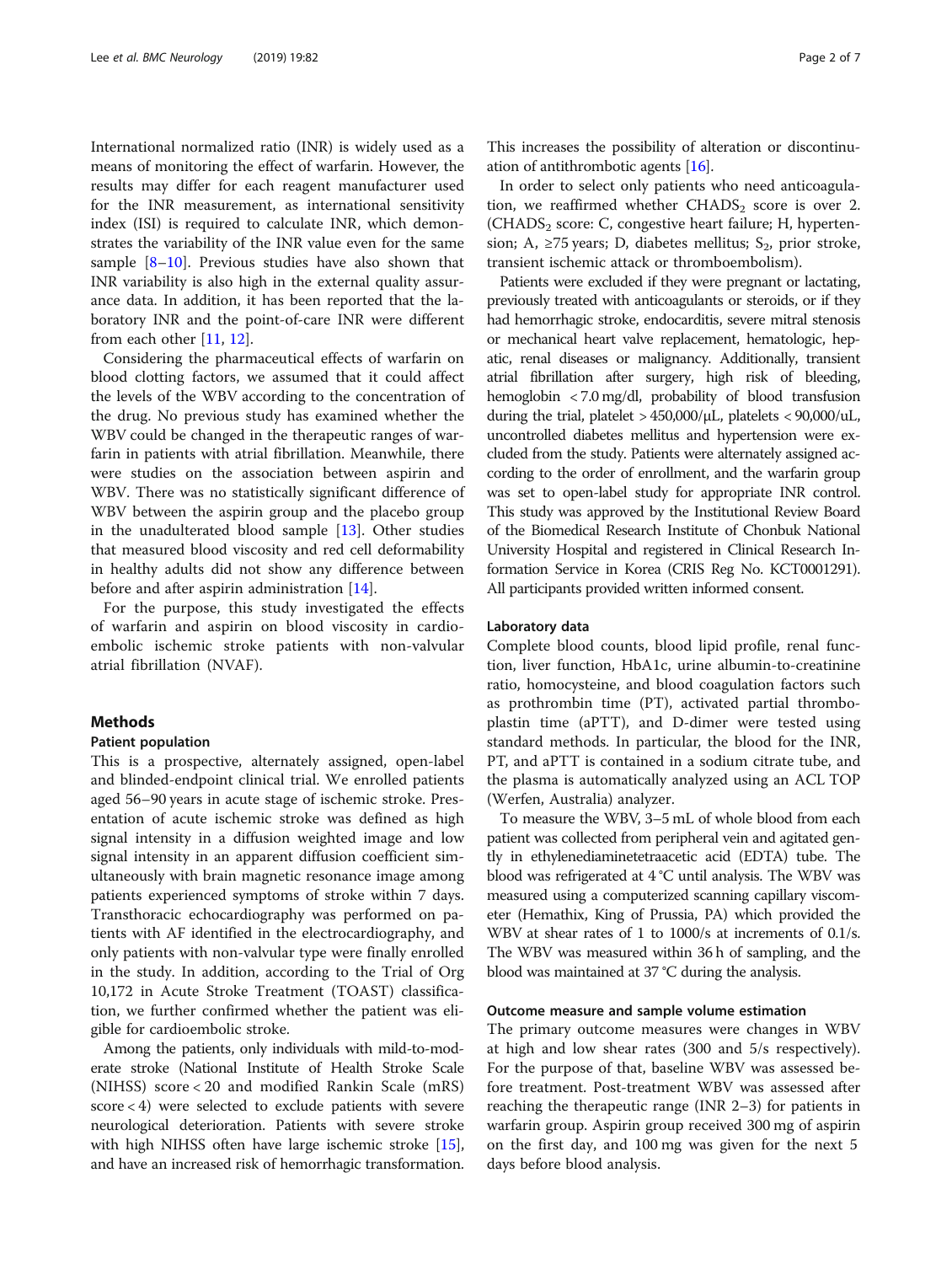All the patients who were enrolled in the present study began to receive warfarin within 14 days after the onset of neurological symptoms which was in accordance with the current guidelines [[17](#page-6-0)].

In a previous study using scanning capillary viscometer in patients classified as high-risk for cardiovascular disease based on a Framingham risk equivalent of > 20%, standard deviation of mean WBV levels at low shear rate (5/s) were reported as 2.42 cP [[18](#page-6-0)]. We enrolled 50 subjects to detect a change of one standard deviation (SD) in mean low-shear blood viscosity or 25 subjects in each of 2 arms using 90% power and a type 1 error rate of 5%.

#### Statistical analysis

Descriptive data for the major characteristics were expressed as means ± SDs or percentages as appropriate. Independent t-test or chi-square test was used to determine the statistical differences between the two groups. For the WBV, paired t-tests (Wilcoxon signed rank tests) were performed to compare the treatment effects. For a logistic regression analysis, blood viscosity reductions 1 cP or more was set to be a dependent variable and the association with treatment modality was examined for an independency. Statistical analysis was performed by the third-party statistician and conducted using SAS (SAS, Cary, NC) and SPSS Statistics 20 (SPSS, Chicago, IL).

# Results

#### Study population

Total 67 patients were included, and 56 completed the trial (33 warfarin and 23 aspirin). Eleven patients were dropped out after study inclusion due to noncompliance, withdrawal of consent, and transition to other drugs (Fig. 1). When comparing dropouts and patients completing the study, there was no significant differences in age, sex,  $CHA<sub>2</sub>DS<sub>2</sub> - VASC scores, or treatment arm as$ signment (data are not shown, all  $p$  values > 0.1).

# Basic characteristics

There was no significant difference between the warfarin and aspirin group, including demographic and laboratory findings, as shown in Table [1.](#page-3-0) As for clinical profiles, all the NIHSS, mRS, CHADS<sub>2</sub> or CHA<sub>2</sub>DS<sub>2</sub>-VASc scores did not show any significant difference between the two groups.

# Blood viscosity of warfarin and aspirin

There was no significant difference of baseline levels of WBV between the two groups (Table [2](#page-3-0)). In the warfarin group, the INR was  $1.12 \pm 0.19$  (mean  $\pm$  SD) versus  $2.37 \pm 0.48$  ( $p < 0.001$ ) before and after warfarin administration. After the treatments, warfarin numerically reduced post-treatment blood viscosity at all shear rates when INR reached target ranges (Fig. [2](#page-4-0), Table [3\)](#page-4-0). These differences were statistically significant at shear rates of 150 ( $p = 0.032$ ), 100 ( $p = 0.022$ ), 50 ( $p =$ 0.014), 10 ( $p = 0.033$ ), and  $5/s$  ( $p = 0.034$ ). At shear rates of 300 and 1/s, marginal significances were observed ( $p = 0.055$  and 0.071, respectively). In contrast, aspirin had no effect on blood viscosity compared to pre-treatment state ( $p > 0.05$ , Table [4](#page-4-0)).

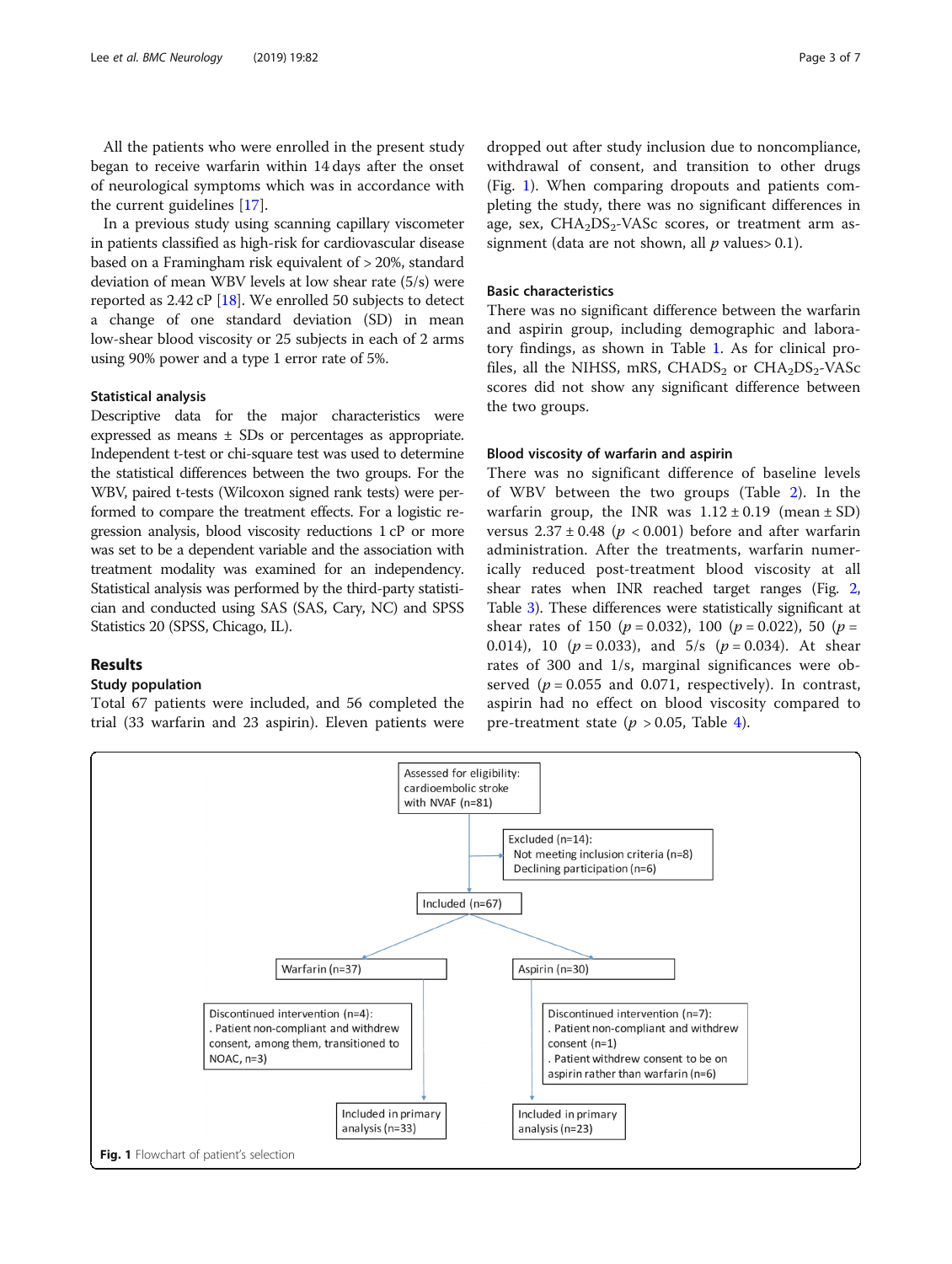| Variables <sup>a</sup>                         | Aspirin versus warfarin | $p$ value*             |       |  |
|------------------------------------------------|-------------------------|------------------------|-------|--|
|                                                | Aspirin<br>$(n = 23)$   | Warfarin<br>$(n = 33)$ |       |  |
| Age, years                                     | $72.2 \pm 8.6$          | $74.2 \pm 8.3$         | 0.389 |  |
| Female, n (%)                                  | 11(47.8)                | 17(51.5)               | 0.786 |  |
| Clinical Profiles                              |                         |                        |       |  |
| CHADS <sub>2</sub>                             | $3.2 \pm 0.9$           | $3.5 \pm 0.8$          | 0.232 |  |
| CHA <sub>2</sub> DS <sub>2</sub> -VASc         | $4.4 \pm 1.3$           | $4.9 \pm 1.2$          | 0.238 |  |
| NIHSS, initial                                 | $6.4 \pm 6.2$           | $5.6 \pm 6.0$          | 0.613 |  |
| mRS, initial                                   | $2.3 \pm 1.7$           | $2.5 \pm 1.7$          | 0.669 |  |
| Laboratory Data                                |                         |                        |       |  |
| White blood cell, $\times$ 10 <sup>3</sup> /µl | $7.8 \pm 2.7$           | $7.5 \pm 3.2$          | 0.716 |  |
| Hematocrit, %                                  | $37.0 + 6.3$            | $37.4 \pm 5.7$         | 0.803 |  |
| Platelet, $\times 10^3$ /µ                     | $192.8 \pm 44.1$        | $219.9 \pm 59.1$       | 0.068 |  |
| PT, %                                          | $93.1 \pm 12.0$         | $85.0 \pm 12.5$        | 0.051 |  |
| aPTT, second                                   | $27.1 \pm 7.6$          | $30.7 \pm 18.1$        | 0.371 |  |
| D-dimer, mg/L                                  | $2.4 \pm 3.6$           | $2.4 \pm 2.7$          | 0.959 |  |
| Albumin, g/dL                                  | $5.6 \pm 8.8$           | $5.2 \pm 7.2$          | 0.854 |  |
| Total protein, g/dL                            | $6.6 \pm 0.8$           | $6.7 \pm 0.8$          | 0.479 |  |
| Creatinine, mg/dL                              | $0.8 \pm 0.3$           | $1.3 \pm 2.4$          | 0.296 |  |
| eGFR, mL/min/1.73m <sup>2</sup>                | $84.7 \pm 19.0$         | $85.1 \pm 17.8$        | 0.940 |  |
| Total cholesterol, mg/dL                       | $153.1 \pm 30.2$        | $155.3 \pm 28.0$       | 0.776 |  |
| Triglyceride, mg/dL                            | $95.2 \pm 39.8$         | $90.4 \pm 36.3$        | 0.638 |  |
| High density lipoprotein, mg/<br>dL            | $47.2 \pm 13.9$         | $47.5 \pm 14.2$        | 0.951 |  |
| HbA1c, %                                       | $5.9 \pm 0.4$           | $6.0 \pm 0.5$          | 0.763 |  |
| UACR, mg/g                                     | $114.8 \pm$<br>116.8    | $160.8 \pm$<br>203.8   | 0.334 |  |
| Homocysteine, µmol/L                           | $16.2 \pm 4.6$          | $17.5 \pm 13.1$        | 0.654 |  |

<span id="page-3-0"></span>Table 1 Demographics of patients with ischemic stroke patients

\*Independent T-test was used for numerical values and chi square test for categorical value

Values are presented mean  $\pm$  SD, unless indicated otherwise

CHADS<sub>2</sub>: C congestive heart failure, H hypertension,  $A \ge 75$  years; D diabetes mellitus,  $S_2$  prior stroke, transient ischemic attack or thromboembolism, CHA<sub>2</sub>DS<sub>2</sub>-VASc: C congestive heart failure, H hypertension,  $A_2 \ge 75$  years, D diabetes mellitus,  $S_2$  prior stroke, transient ischemic attack or thromboembolism, V vascular disease, A <sup>65</sup>–74 years, Sc sex category, NIHSS National Institutes of Health Stroke Scale, mRS modified Rankin Scale, PT prothrombin time, aPTT activated partial thromboplastin time, BUN blood urea nitrogen, eGFR estimated glomerular filtration rate, UACR urine albumin-to-creatinine ratio

Blood viscosity decreased by more than 1 cP at each shear rate was also evaluated using a multiple logistic regression model. At shear rates of 300, 150, 5, and 1/s, the blood viscosity was independently and significantly associated with warfarin compared to aspirin after adjusting for age, sex,  $CHA<sub>2</sub>DS<sub>2</sub> - VASc$  scores, and baseline hematocrit (Table [5](#page-5-0)).

# **Discussion**

This study investigated the effect of warfarin or aspirin on the WBV in cardioembolic stroke patients with NVAF.

|       | Table 2 Baseline whole blood viscosity of aspirin and warfarin |  |  |  |  |
|-------|----------------------------------------------------------------|--|--|--|--|
| group |                                                                |  |  |  |  |

| Shear<br>rate | Whole blood viscosity (cP, baseline)             | $p$ value <sup>§</sup> |       |
|---------------|--------------------------------------------------|------------------------|-------|
|               | Aspirin group                                    | Warfarin group         |       |
| 1000/s        | 3.39                                             | 3.57                   | 0.835 |
| 300/s         | 3.81                                             | 3.81                   | 0.910 |
| 150/s         | 4.17                                             | 4.17                   | 0.977 |
| 100/s         | 4.41                                             | 4.31                   | 0.953 |
| 50/s          | 4.97                                             | 4.84                   | 0.871 |
| 10/s          | 7.43                                             | 7.67                   | 0.865 |
| 5/s           | 9.7                                              | 10.42                  | 0.768 |
| 1/s           | 23.01                                            | 25.53                  | 0.535 |
|               | المحمدات والمحمد المحمد المستحام لمتحدث والمسافح |                        |       |

§ Independent T-test was used

There was no difference in blood viscosity after the administration of aspirin, but the viscosity of the warfarin group decreased at all shear rates. This is the first study to reveal the relationship between the WBV and warfarin in patients with atrial fibrillation. The WBV has been thought of as an emerging risk marker for vascular diseases and mortality [\[19,](#page-6-0) [20\]](#page-6-0). Therefore, anti-viscogenic effects of warfarin on WBV may be considered carefully.

The associations between cardiovascular risk factors and the WBV were reported previously [\[21](#page-6-0)]. As for stroke, there have been several reports on the relationship between stroke and blood viscosity [[22](#page-6-0), [23](#page-6-0)]. Relative blood viscosity (WBV divided by plasma viscosity) in the patients with ischemic stroke was increased in the acute phase [\[24](#page-6-0)]. The British Regional Heart Study, with 9.5 years of follow up, showed that the high hematocrit level increased the incidence of stroke [\[25](#page-6-0)]. The severity of spontaneous echo contrast (SEC) in patients with acute or chronic cerebrovascular disease was associated with increased plasma and serum viscosity [\[26](#page-6-0)].

Anticoagulants, such as warfarin or heparin, inhibit the activities of coagulation factors and prevent blood clotting. It has been reported for the relationship between the blood viscosity and some kinds of anticoagulants. Heparin and argatroban have been shown to decrease blood viscosity in a dose-dependent manner in healthy human samples [[27](#page-6-0), [28](#page-6-0)]. As for mucopolysaccharide polysulfate, the WBV was also decreased in healthy adults dose-dependently [[29](#page-6-0)]. Although the present study was not designed to reveal the dose-dependent manner of WBV reduction by warfarin, the WBV has been reported to be reduced with anticoagulants. The relationship between non-vitamin K dependent anticoagulant and the WBV in atrial fibrillation has not reported yet.

Compared to anticoagulants, antiplatelet agents showed various responses. As for aspirin, the previous study showed that the WBV did not change at any dose of aspirin [\[13\]](#page-6-0). In the present study, the blood viscosity values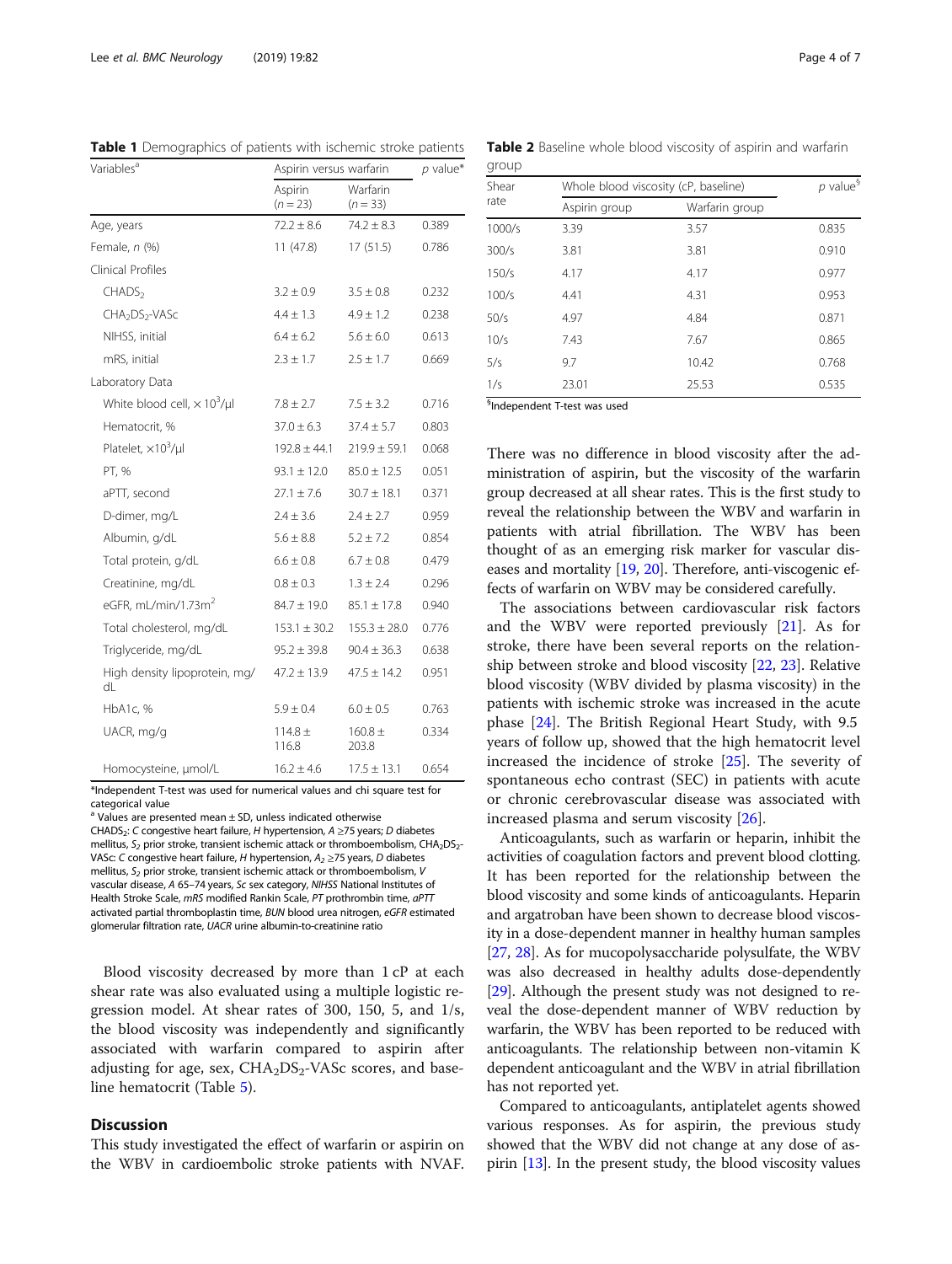<span id="page-4-0"></span>

at all measured shear rates did not show any significant change after aspirin treatment, which was similar with previous studies. Other prior reports have shown the effects of various antiplatelet agents on WBV; no response with aspirin and cilostazol [\[30\]](#page-6-0), but lowering responses with dipyridamole and clopidogrel on WBV [\[18,](#page-6-0) [31](#page-6-0)]. Clinical trials of antiplatelet agents or their combinations have been performed for their effectiveness on ischemic cardiocerebrovascular diseases or for safety issues. The antiplatelet agents or their combinations showed diverse clinical outcome according to cardio- or cerebrovascular diseases

[[32](#page-6-0), [33](#page-6-0)]. Given that the WBV responses, it might be considered whether WBV can be adjusted according to target organ or disease categories.

Warfarin showed superiority to aspirin in the patients with ischemic stroke and valvular or non-valvular AF [[34](#page-6-0)]. Considering the WBV-lowering effect of warfarin, this suggests that the WBV effect may be more important in cardiogenic stroke including AF than non-cardiogenic stroke, such as large artery atherosclerosis. The pathophysiological mechanism that causes the ischemic stroke in cardiogenic stroke is multifactorial but can be described

Table 3 The difference in blood viscosity before and after treatment in the warfarin group

| Shear  | Whole blood viscosity (cP, baseline) | $p$ value <sup>§</sup>                                   |       |
|--------|--------------------------------------|----------------------------------------------------------|-------|
| rate   |                                      | Baseline (mean $\pm$ SD) After treatment (mean $\pm$ SD) |       |
| 1000/s | $3.88 + 0.99$                        | $3.64 + 0.60$                                            | 0.135 |
| 300/s  | $4.29 + 1.21$                        | $3.90 + 0.63$                                            | 0.047 |
| 150/s  | $4.61 + 1.42$                        | $4.14 + 0.70$                                            | 0.039 |
| 100/s  | $4.85 + 1.60$                        | $4.31 + 0.76$                                            | 0.036 |
| 50/s   | $5.44 + 2.02$                        | $4.74 + 0.93$                                            | 0.031 |
| 10/s   | $8.77 + 4.06$                        | $7.52 + 1.75$                                            | 0.058 |
| 5/s    | $11.67 \pm 5.21$                     | $10.05 \pm 2.54$                                         | 0.056 |
| 1/s    | $77.41 + 9.59$                       | $74.73 + 7.79$                                           | 0.078 |

§ Paired T-test was used. SD standard deviation

Table 4 The difference in blood viscosity before and after treatment in the aspirin group

| Shear<br>rate | Whole blood viscosity (cP, baseline)                     |                  |       |
|---------------|----------------------------------------------------------|------------------|-------|
|               | Baseline (mean $\pm$ SD) After treatment (mean $\pm$ SD) |                  |       |
| 1000/s        | $3.51 \pm 0.62$                                          | $3.58 \pm 0.52$  | 0.498 |
| 300/s         | $3.81 + 0.75$                                            | $3.99 + 0.61$    | 0.199 |
| 150/s         | $4.09 + 0.87$                                            | $4.27 + 0.72$    | 0.273 |
| 100/s         | $4.31 \pm 0.98$                                          | $4.49 + 0.83$    | 0.344 |
| 50/s          | $4.85 + 1.26$                                            | $5.04 + 1.09$    | 0.467 |
| 10/s          | $7.72 + 2.57$                                            | $8.16 + 2.55$    | 0.495 |
| 5/s           | $10.22 + 3.62$                                           | $10.94 + 3.85$   | 0.454 |
| 1/s           | $23.95 \pm 8.90$                                         | $25.73 \pm 8.46$ | 0.383 |

§ Paired T-test was used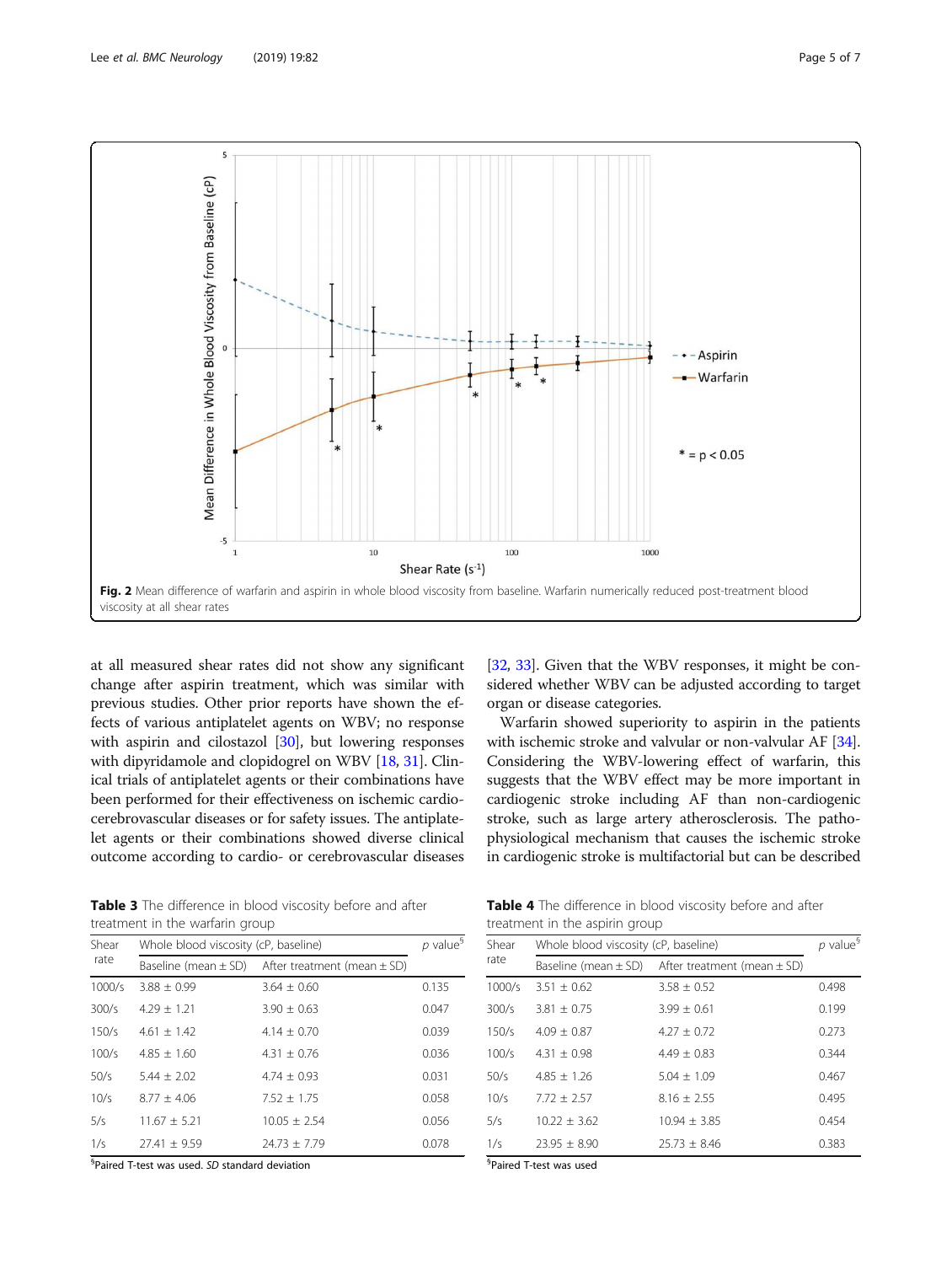<span id="page-5-0"></span>Table 5 Multivariate<sup>a</sup> association between blood viscosity decrease more than 1 cP and warfarin (compared to aspirin)

| Shear<br>rate |            | Blood viscosity decrease more than 1 cP |       |  |
|---------------|------------|-----------------------------------------|-------|--|
|               | Odds ratio | 95% Cls                                 |       |  |
| 1000/s        | 0.28       | $0.08 - 1.01$                           | 0.051 |  |
| 300/s         | 3.71       | $1.04 - 13.17$                          | 0.043 |  |
| 150/s         | 4.30       | $1.20 - 15.49$                          | 0.026 |  |
| 100/s         | 3.37       | $0.99 - 11.50$                          | 0.053 |  |
| 50/s          | 2.72       | $0.86 - 8.60$                           | 0.089 |  |
| 10/s          | 2.81       | $0.84 - 9.39$                           | 0.093 |  |
| 5/s           | 3.35       | $1.00 - 11.25$                          | 0.050 |  |
| 1/s           | 4.38       | $1.31 - 14.64$                          | 0.017 |  |

<sup>a</sup>Adjusted for age, sex, CHA<sub>2</sub>DS<sub>2</sub>-VASc, and hematocrit

conceptually in relation to Virchow's triad for thrombogenesis. These components comprise abnormal blood stasis in the atria, structural heart disease and abnormalities of blood coagulation [[35](#page-6-0)]. Atrial fibrillation causes a structural change in left atrium (LA) and appendage, leading to a larger diameter, which increases the likelihood of blood stasis. A previous study reported that the size of the LA corrected by body surface area is an independent risk factor for stroke occurrence [[36\]](#page-6-0). Atrial fibrillation also changes the composition of blood clotting factors, including fibrin and thrombin-antithrombin complexes, which promote thrombus formation [[37](#page-6-0)]. These hemorrheological changes in AF might be improved by warfarin with reduced effects of WBV.

The WBV provides an absolute value, rather than a relative comparison to a reference like INR. It implies that the WBV could be used to stratify and predict the risk of the future ischemic cerebrovascular diseases. Previous reports on normative data might be useful to identify the abnormal distributions of the WBV in patients with vascular diseases [\[38\]](#page-6-0). When analyzing the WBV, the principal determinants which include hematocrit, red blood cell deformability, and plasma viscosity might be considered as well.

Limitations of the present study includes: first, the relatively small sample size with modest drop rates. However, compared to the previous studies in which healthy individuals were enrolled, the present study was performed in the patients with acute ischemic stroke. The higher drop rate in the aspirin arm, which could increase the chance of type 2 error, might be caused by the selection only in the patients. Second, the WBV was measured when INR reached target ranges in the warfarin group, so we could not show whether the WBV could be reduced further at higher concentrations of warfarin. Lastly, since this study was conducted in Asia, that is, in Korea, it is premature to generalize the effect of warfarin on the WBV on global populations. To

clarify the relationship between warfarin and the WBV, subsequent multi-ethnic studies are needed.

In conclusion, warfarin reduced the WBV significantly in patients with acute ischemic stroke with NVAF, compared to aspirin. The reduction in blood viscosity with warfarin may provide an integrated measure on thrombotic risk. Further studies are needed to evaluate the usefulness of WBV in the prediction of stroke at the time of clinical presentation, and the effects of WBV reductions with warfarin therapy on the risk of recurrent stroke in various etiologies of ischemic stroke including cardiogenic stroke.

#### Abbreviations

AF: atrial fibrillation; BV: blood viscosity; INR: international normalized ratio; LA: left atrium; mRS: modified Rankin Scale; NIHSS: National Institute of Health Stroke Scale; NOAC: non–vitamin K antagonist oral anticoagulant; NVAF: non-valvular atrial fibrillation; SLE: Systemic Lupus Erythematosus

#### Acknowledgements

Not applicable.

#### Funding

Biomedical Research Institute, Chonbuk National University Hospital [grant numbers CUH2014–05019002] was not involved in data collection, analysis, or writing a paper at all, except for funding.

#### Availability of data and materials

The datasets used and analysed during the current study are available from the corresponding author on reasonable request.

#### Authors' contributions

CH contributed to data collection, analysis and draft the paper. KH organized the data and advised on the direction of the study. DJ was dedicated to the paper revision. SK set up the research topic, analyzed the data, and made the final revision of the paper. All authors have read and approved the manuscript of our research.

#### Ethics approval and consent to participate

This study was approved by the Institutional Review Board of the Biomedical Research Institute of Chonbuk National University Hospital and registered in Clinical Research Information Service in Korea (CRIS Reg No. KCT0001291). All participants provided written informed consent.

#### Consent for publication

Not applicable.

#### Competing interests

The authors declare that they have no competing interests.

## Publisher's Note

Springer Nature remains neutral with regard to jurisdictional claims in published maps and institutional affiliations.

#### Author details

<sup>1</sup>Department of Neurology, Seoul National University Hospital, Seoul, South Korea. <sup>2</sup> Department of Neurology, Chonbuk National University Hospital, Jeonju, South Korea. <sup>3</sup>Rheovector, LLC, King of Prussia, PA, USA. <sup>4</sup>Department of Neurology & Research Institute of Clinical Medicine, Chonbuk National University Medical School - Biomedical Research Institute of Chonbuk National University Hospital, Geonjiro 20, Deokjin-gu, Jeonju, Chonbuk 54907, South Korea.